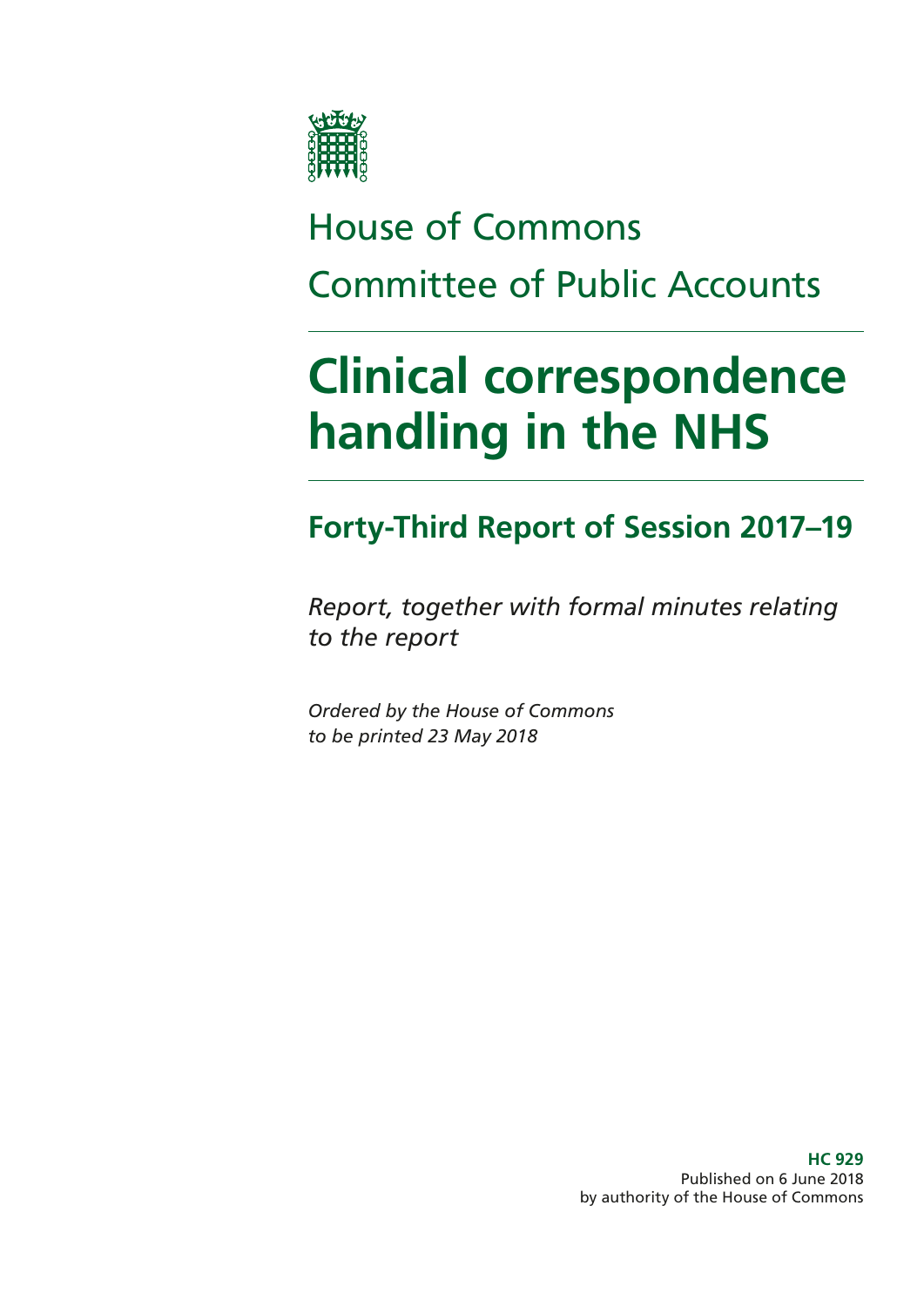### **The Committee of Public Accounts**

The Committee of Public Accounts is appointed by the House of Commons to examine "the accounts showing the appropriation of the sums granted by Parliament to meet the public expenditure, and of such other accounts laid before Parliament as the committee may think fit" (Standing Order No.148).

#### **Current membership**

[Meg Hillier MP](https://www.parliament.uk/biographies/commons/meg-hillier/1524) (*Labour (Co-op), Hackney South and Shoreditch*) (Chair) [Bim Afolami MP](https://www.parliament.uk/biographies/commons/bim-afolami/4639) (*Conservative, Hitchin and Harpenden*) [Sir Geoffrey Clifton-Brown MP](https://www.parliament.uk/biographies/commons/geoffrey-clifton-brown/249) (*Conservative, The Cotswolds*) [Martyn Day MP](https://www.parliament.uk/biographies/commons/martyn-day/4488) (*Scottish National Party, Linlithgow and East Falkirk*) [Chris Evans MP](https://www.parliament.uk/biographies/commons/chris-evans/4040) (*Labour (Co-op), Islwyn*) [Caroline Flint MP](https://www.parliament.uk/biographies/commons/caroline-flint/389) (*Labour, Don Valley*) [Luke Graham MP](https://www.parliament.uk/biographies/commons/luke-graham/4622) (*Conservative, Ochil and South Perthshire*) [Robert Jenrick MP](https://www.parliament.uk/biographies/commons/robert-jenrick/4320) (*Conservative, Newark*) [Gillian Keegan MP](https://www.parliament.uk/biographies/commons/gillian-keegan/4680) (*Conservative, Chichester*) [Shabana Mahmood MP](https://www.parliament.uk/biographies/commons/shabana-mahmood/3914) (*Labour, Birmingham, Ladywood*) [Layla Moran MP](https://www.parliament.uk/biographies/commons/layla-moran/4656) (*Liberal Democrat, Oxford West and Abingdon*) [Stephen Morgan MP](https://www.parliament.uk/biographies/commons/stephen-morgan/4653) (*Labour, Portsmouth South*) [Anne Marie Morris MP](https://www.parliament.uk/biographies/commons/anne-marie-morris/4249) (*Conservative, Newton Abbot*) [Bridget Phillipson MP](https://www.parliament.uk/biographies/commons/bridget-phillipson/4046) (*Labour, Houghton and Sunderland South*) [Lee Rowley MP](https://www.parliament.uk/biographies/commons/lee-rowley/4652) (*Conservative, North East Derbyshire*) [Gareth Snell MP](https://www.parliament.uk/biographies/commons/gareth-snell/4595) (*Labour (Co-op), Stoke-on-Trent Central*)

#### **Powers**

Powers of the Committee of Public Accounts are set out in House of Commons Standing Orders, principally in SO No.148. These are available on the Internet via [www.parliament.uk](https://www.parliament.uk/).

#### **Publication**

Committee reports are published on the [Committee's website](https://www.parliament.uk/business/committees/committees-a-z/commons-select/public-accounts-committee/) and in print by Order of the House.

Evidence relating to this report is published on the [inquiry publications page](https://www.parliament.uk/business/committees/committees-a-z/commons-select/public-accounts-committee/inquiries/parliament-2017/nhs-correspondence-handling-17-19/publications/) of the Committee's website.

#### **Committee staff**

The current staff of the Committee are Richard Cooke (Clerk), Dominic Stockbridge (Second Clerk), Hannah Wentworth (Chair Support), Carolyn Bowes and Kutumya Kibedi (Committee Assistants), and Tim Bowden (Media Officer).

#### **Contacts**

All correspondence should be addressed to the Clerk of the Committee of Public Accounts, House of Commons, London SW1A 0AA. The telephone number for general enquiries is 020 7219 6593; the Committee's email address is [pubaccom@parliament.uk](mailto:pubaccom%40parliament.uk?subject=).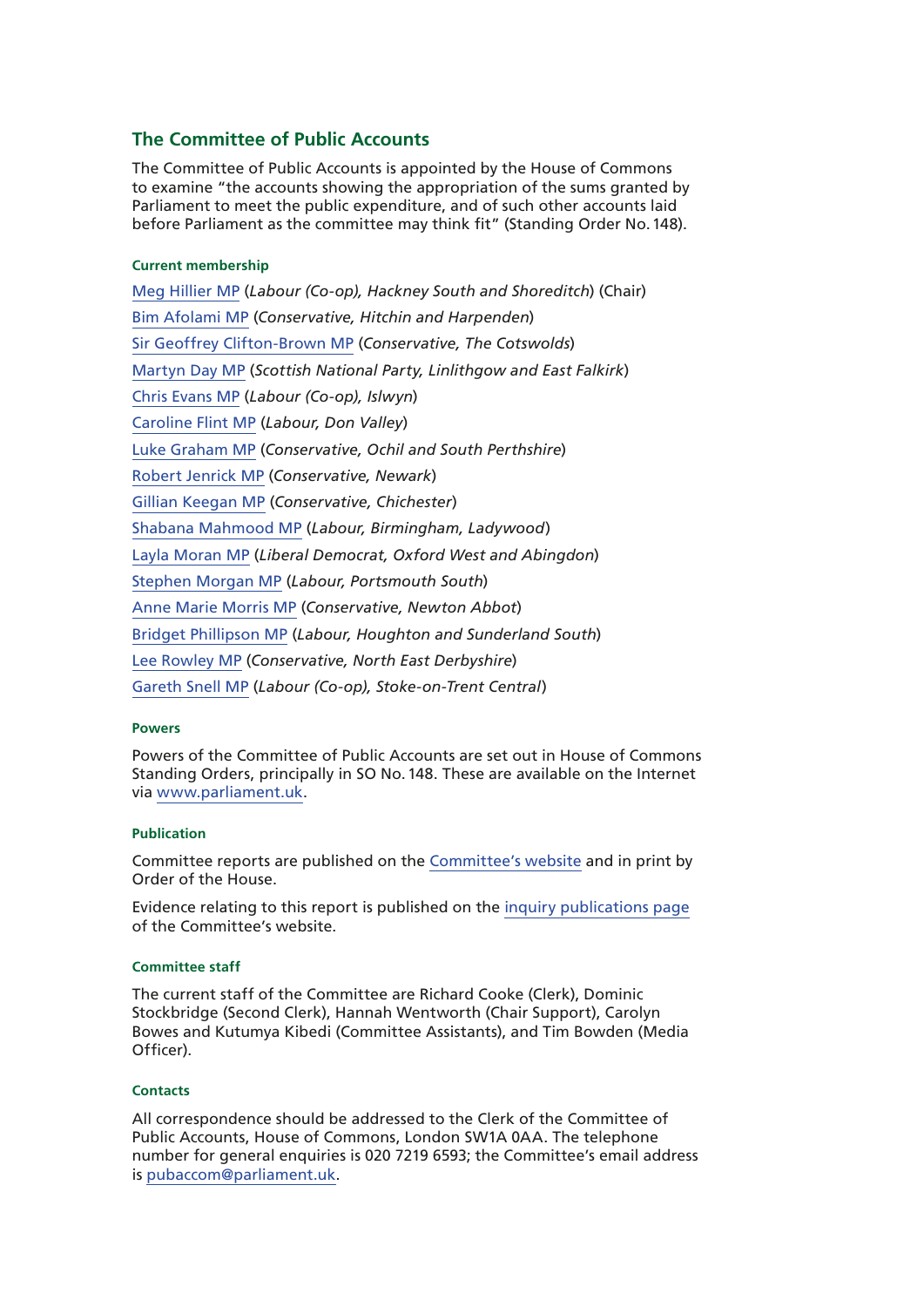## **Contents**

| <b>Summary</b>                                      |                                                                     | 3  |                                                               |
|-----------------------------------------------------|---------------------------------------------------------------------|----|---------------------------------------------------------------|
|                                                     | <b>Introduction</b>                                                 |    |                                                               |
|                                                     | <b>Conclusions and recommendations</b>                              | 5  |                                                               |
| $\mathbf 1$                                         | The scale and impact of the incident                                | 7  |                                                               |
|                                                     | The scale of the new backlog                                        | 7  |                                                               |
|                                                     | The impact of the two incidents on patients                         | 8  |                                                               |
| $\mathbf{2}$                                        | <b>NHS England's handling of the incident</b>                       | 9  |                                                               |
|                                                     | Communicating the arrangements for handling clinical correspondence | 9  |                                                               |
|                                                     | Action taken by NHS England in response to non-compliance by GPs    | 9  |                                                               |
|                                                     | Escalating the issue                                                | 10 |                                                               |
| <b>Formal minutes</b>                               |                                                                     | 11 |                                                               |
| <b>Witnesses</b><br><b>Published correspondence</b> |                                                                     |    |                                                               |
|                                                     |                                                                     |    | List of Reports from the Committee during the current session |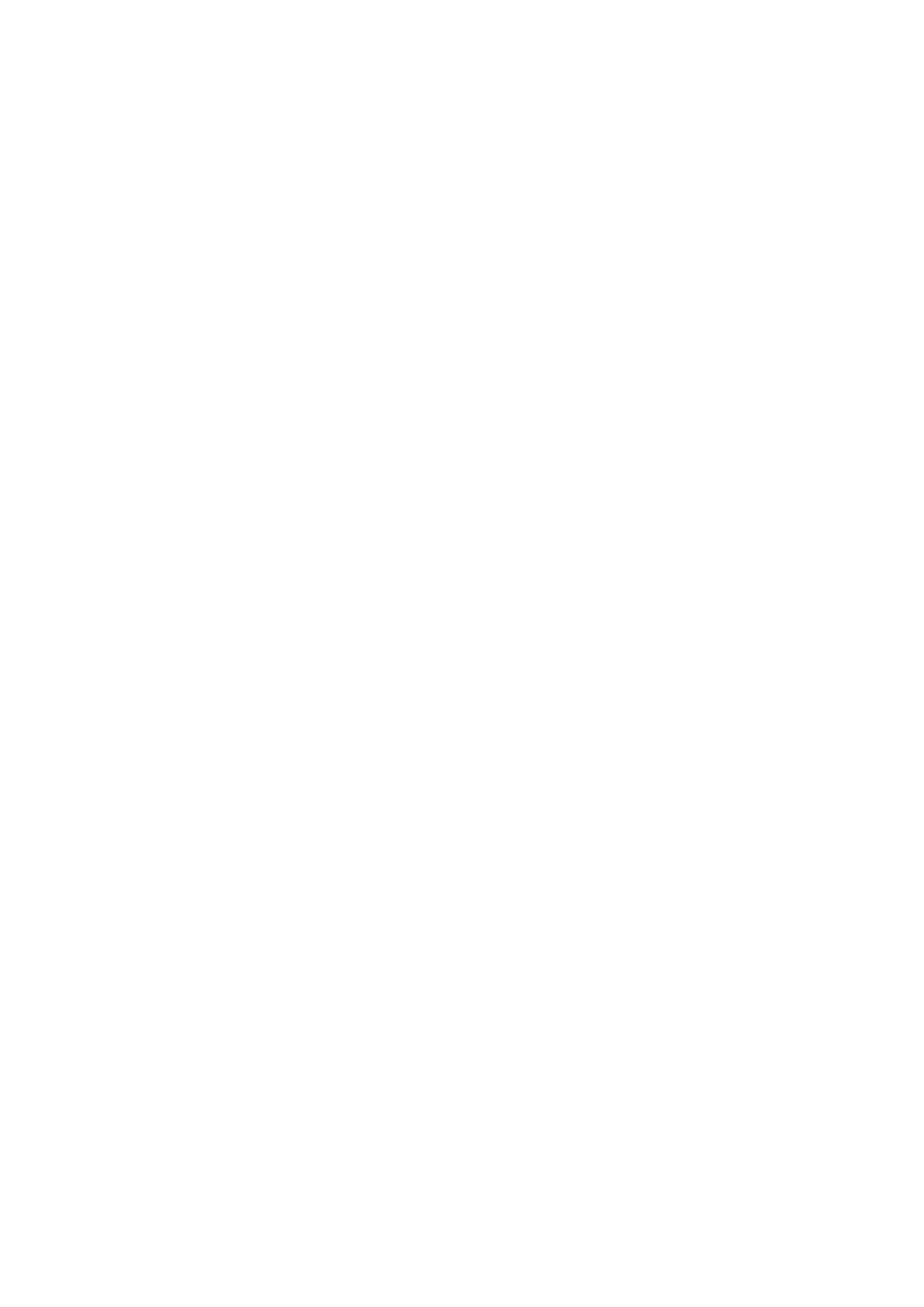### <span id="page-4-0"></span>Summary

The NHS has wasted nearly two and a half million pounds reviewing the handling of misdirected clinical correspondence. Previously we reported that NHS Shared Business Service mishandled sensitive clinical correspondence about patients. However, this time it was NHS England that was far too slow to treat the issue seriously and take action. As a result, the problem got worse and remedial action for patients was delayed. Over the two incidents, one million pieces of clinical correspondence have not been handled appropriately. NHS England is still assessing nearly 2,000 cases to determine whether there has been harm to patients and has so far identified two incidents where expert consultant review has concluded that patient harm cannot be ruled out. In view of the record of failings and number of unresolved cases, we will need further assurance that NHS England has finally got a grip of the problem when it reports back to us later this year.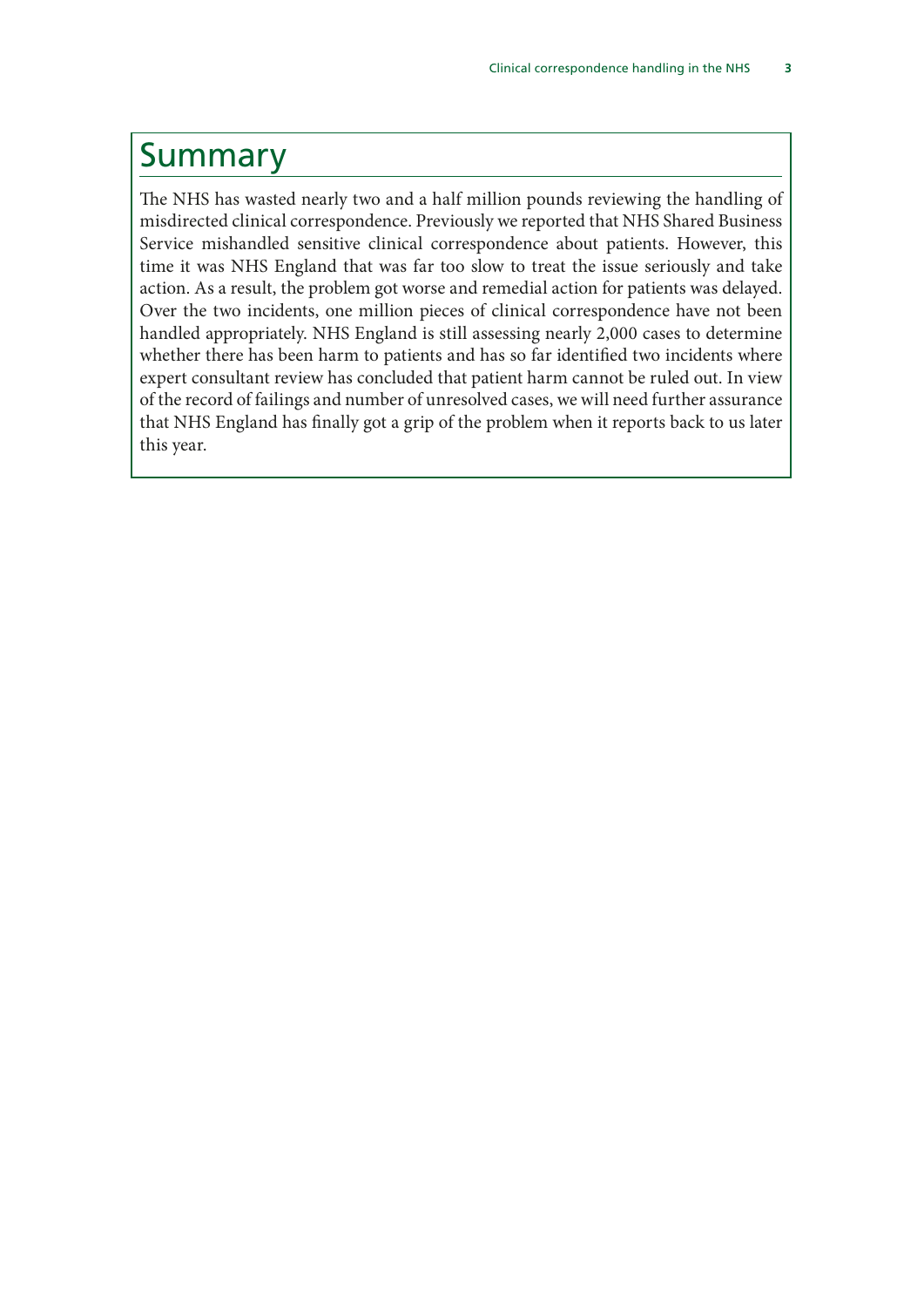# <span id="page-5-0"></span>Introduction

Up to 31 May 2015, NHS Shared Business Services (NHS SBS) was one of a number of NHS and private providers responsible for redirecting correspondence about patients that was sent to the wrong GP. In March 2016 NHS SBS informed NHS England and the Department of Health that it had discovered a backlog of approximately 435,000 items of unprocessed clinical correspondence. We took evidence on this issue in October 2017 and issued a report on 29 November 2017. During the course of that inquiry NHS England informed us that it had discovered a new backlog of 162,000 items of clinical correspondence that had not been redirected. NHS England stated that a small proportion of GPs had not been complying with guidance and had erroneously been sending clinical correspondence and other material to Capita, the current provider of primary care support services. NHS England is responsible for arranging primary care support services in England and for the process for redirecting clinical correspondence. In May 2015 NHS England introduced new arrangements and since that date GPs are to return misdirected correspondence to the sender. At our March 2018 evidence session we examined how NHS England had allowed another backlog of unprocessed clinical correspondence to accumulate.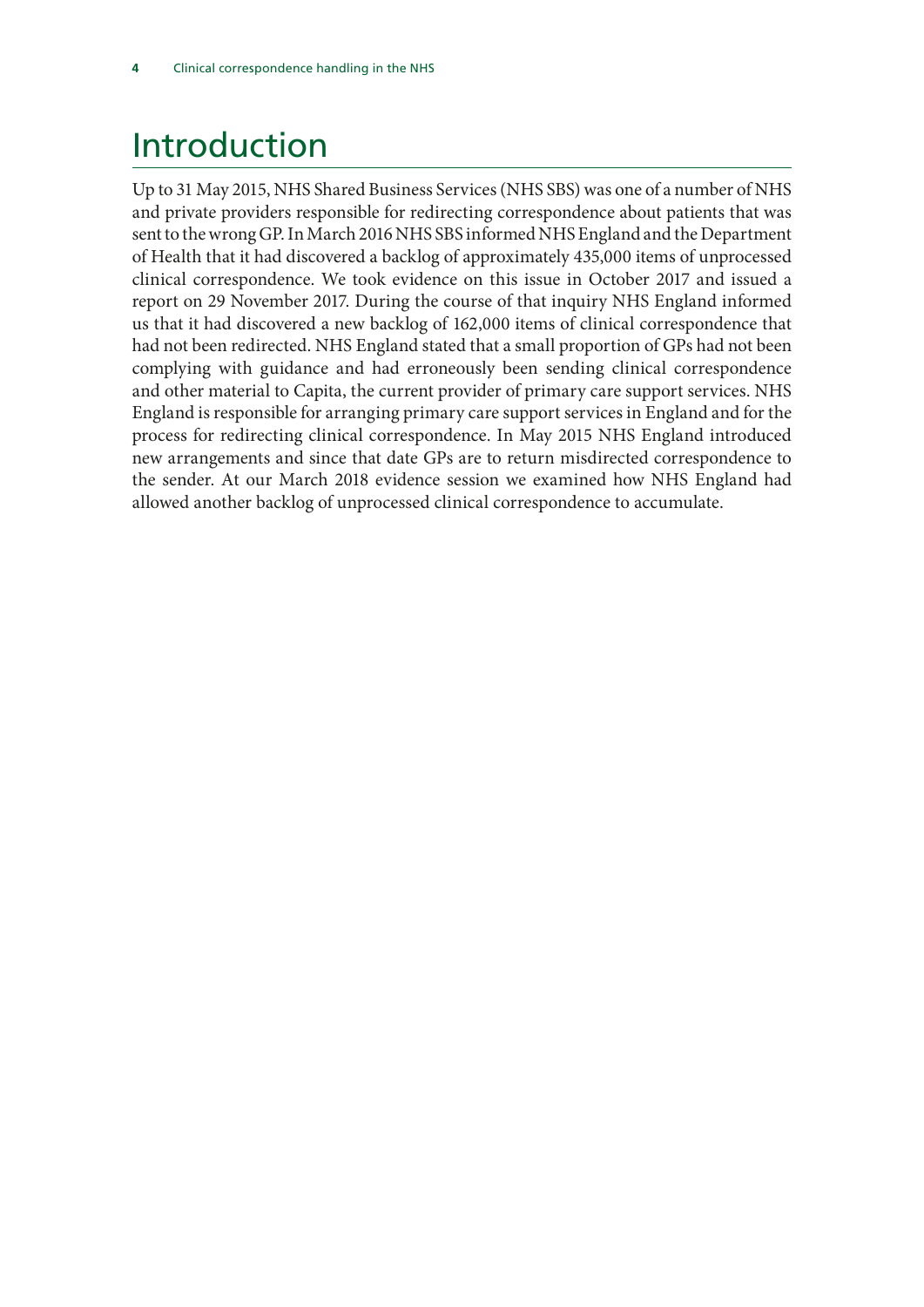### <span id="page-6-0"></span>Conclusions and recommendations

1. **NHS England understated the problem at our evidence session in October 2017 by not disclosing the full extent of the new backlog of clinical correspondence.** NHS England told us in October 2017 that there were about 150,000 items of correspondence that needed to be returned to the correct GP, in addition to 12,000 items that transferred from NHS SBS. However by July 2017, it had actually identified a total of 277,000 items of mishandled clinical correspondence and, by November 2017, this had increased to nearly 374,000 items. NHS England now states that the 150,000 represented the number of items of correspondence that it had identified for further triage at that point, having discounted other non-clinical correspondence items that had been identified. However, NHS England should have told us about the full extent of the issue when it first disclosed the problem. It now says that, in fact, it overstated the figure in October 2017, as there turned out to be only 30,328 items that required clinical triage. Furthermore, NHS England led us to believe in October 2017 that the new cases of mishandled correspondence had been discovered as a result of checks that it had carried out following the NHS SBS incident. However, the new correspondence had in fact been identified by Capita and disclosed to NHS England a year before our October 2017 evidence session.

**Recommendation:** *NHS England should write to the Committee in November 2018 and again in May 2019 with an update on:*

- *the total number of items of misdirected correspondence identified to date;*
- *the size of the current backlog of unprocessed correspondence;*
- *any new backlogs of misdirected correspondence that have been identified since our March 2018 evidence session; and*
- *an update of its assessment of whether there has been harm to patients.*
- 2. **NHS England has not communicated effectively with GP practices about how they should handle misdirected clinical correspondence.** GP practices have been required to return misdirected correspondence to the sender since May 2015, but practices are still sending around 5,000 to 10,000 items to Capita each month in error. NHS England tells us that it has previously communicated the arrangements for handling misdirected clinical correspondence to GPs, but acknowledges that its previous attempts did not have the required effect. It is planning a new communication campaign from May 2018, three years after the new arrangements were put in place.

**Recommendation:** *NHS England should set out in its November 2018 update what it has done differently to ensure that its planned communication campaign is more effective than the last, as well as the impact the campaign is having on reducing the volume of correspondence that GPs are sending to Capita in error.*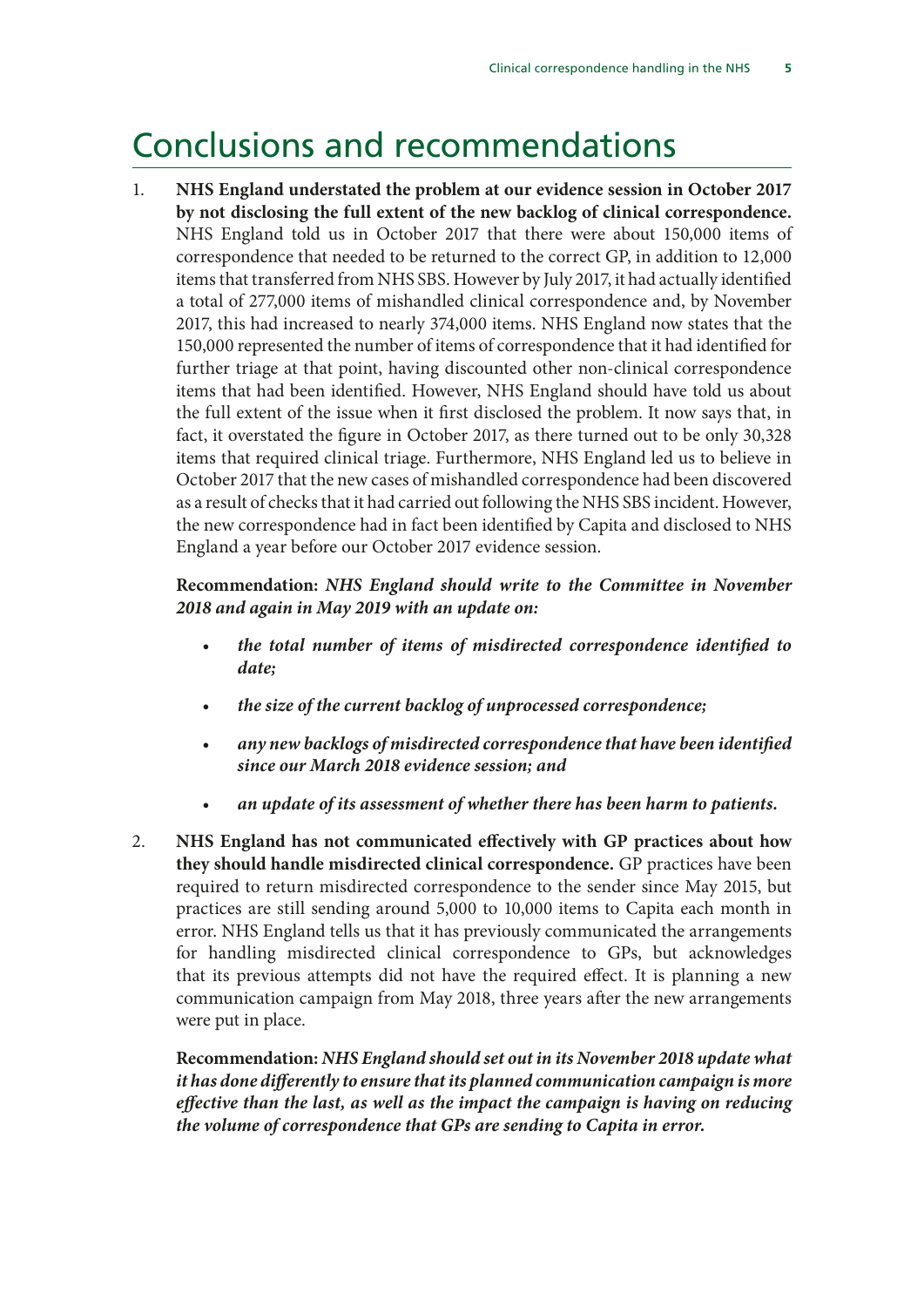3. **NHS England expects to spend £2.4 million attempting to resolve misdirected correspondence because some GP practices are not handling clinical correspondence correctly.** We recognise the pressures that GPs are under but nevertheless they do have staff that are responsible for providing administrative support. NHS England says that, because there is such a large number of practices that are not handling clinical correspondence appropriately, it is not realistic for it to use its powers to intervene in individual cases. In practice, it is not clear whether NHS England has the levers that it needs to ensure that GPs comply with the requirements. NHS England cannot yet identify the worst offending GP practices, but plans to analyse data on which GPs are not complying following its communication campaign in May 2018. It estimates that it will cost £2.4 million to review the new backlog of clinical correspondence for evidence of harm caused to patients as a result of the issue.

**Recommendation:** *NHS England should report back to the Committee by November 2018 on what it is doing to identify consistently non-compliant GP practices and how it is going to work with GP representative bodies to ensure GP practices are following the correct correspondence handling procedures.*

4. **The problem got worse and remedial action for patients was delayed because it took NHS England too long to escalate the issue internally.** NHS England first learnt about the new backlog of correspondence in May 2016, but the issue was not escalated internally until August 2017. It tells us that, between October 2016 and August 2017, its primary care support team reviewed the correspondence to understand the scale and nature of the issue, but that this "took them a fair while". During this period, the size of the backlog grew as Capita continued to receive clinical correspondence from GPs in error. Capita and NHS England's initial checks in November 2016 identified 170,000 items of clinical correspondence, but by November 2017 this had reached 373,868. NHS England recognises that the issue was escalated "rather belatedly internally" and is carrying out an internal review of what went wrong.

**Recommendation:** *In its November 2018 update, NHS England should set out what it has done to ensure that issues and risks get escalated promptly in the future.*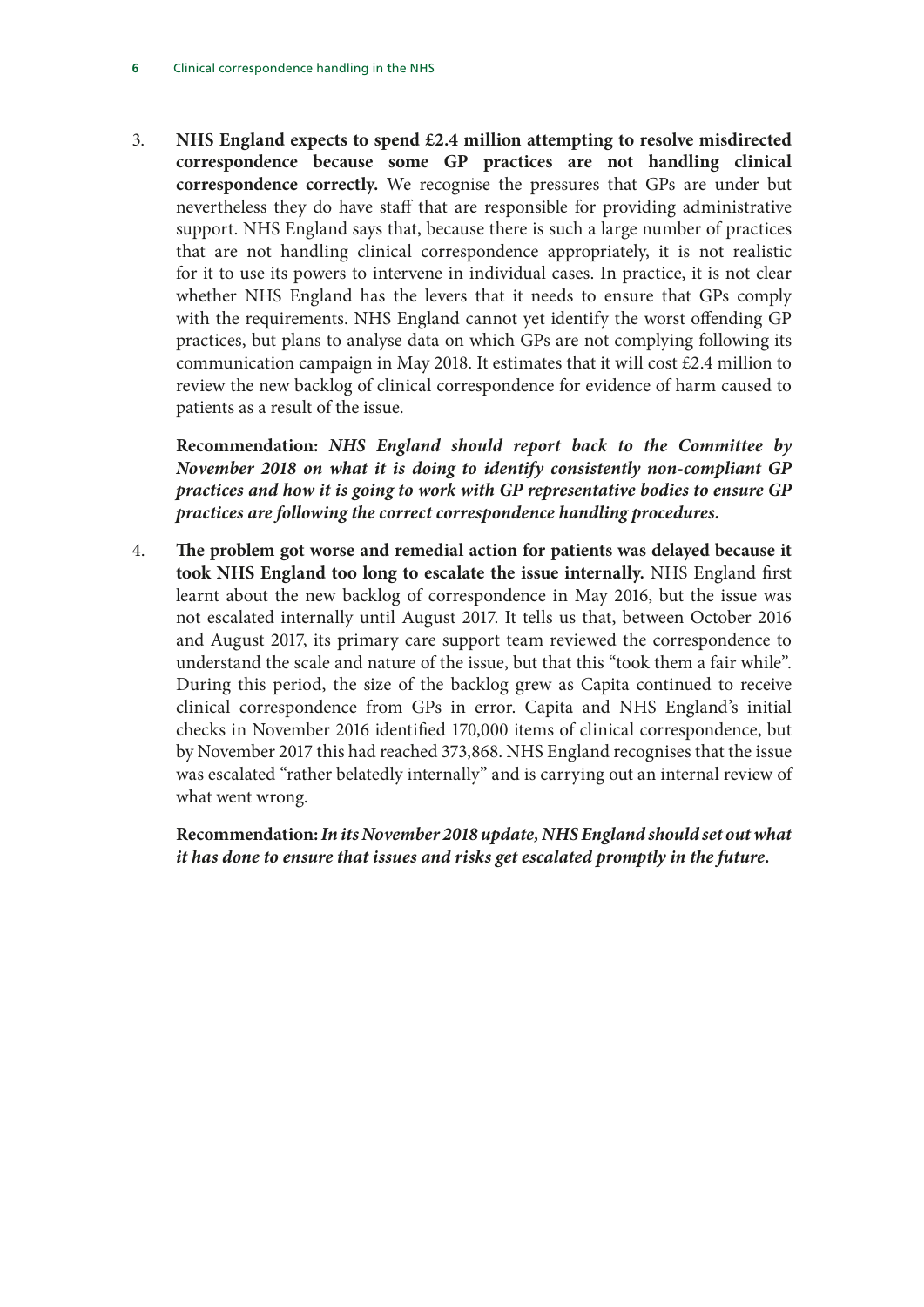# <span id="page-8-0"></span>**1** The scale and impact of the incident

1. On the basis of a Report by the Comptroller and Auditor General, we took evidence from NHS England on clinical correspondence handling in the NHS.<sup>1</sup> Clinical correspondence is a record of a patient's interaction with a healthcare professional or service. It includes clinical papers, child protection notes, treatment plans and changes to a patient's medication regimes. On occasions clinical correspondence is misdirected, for example when patients have changed GP practice or correspondence is sent to the wrong practice. In all such cases, the mail needs to be redirected to the correct recipient.<sup>2</sup>

2. Up to 31 May 2015, NHS Shared Business Services (NHS SBS) was one of a number of NHS and private providers responsible for redirecting correspondence about patients that was sent to the wrong GP. In March 2016 NHS SBS informed NHS England and the Department of Health that it had discovered a backlog of approximately 435,000 items of unprocessed clinical correspondence. NHS England declared a national incident as soon as it had discovered the backlog.<sup>3</sup> We took evidence on this issue in October 2017 and issued a report on 29 November 2017. During the course of that inquiry NHS England informed us that it had discovered a new backlog of 162,000 items of clinical correspondence that had not been redirected. NHS England stated that a small proportion of GPs had not been complying with guidance and had erroneously been sending clinical correspondence and other material to Capita.<sup>4</sup>

3. NHS England is responsible for arranging primary care support services in England and for the process for redirecting clinical correspondence. In May 2015 NHS England introduced new arrangements and since that date GPs are to return misdirected correspondence to the sender. Capita is the current provider of primary care support services for NHS England but has no contractual responsibility for redirecting correspondence. At our March 2018 evidence session we examined how NHS England had allowed another backlog of unprocessed clinical correspondence to accumulate.<sup>5</sup>

### **The scale of the new backlog**

4. NHS England told us in October 2017 that a small proportion of GPs had not been complying with proper practice and that, as a result, there were probably about 150,000 items of correspondence that needed to be returned to the correct GP. It added that there were also 12,000 items of unprocessed correspondence that transferred from NHS SBS to Capita as part of the transfer of primary care services.<sup>6</sup> However, by July 2017, NHS England had identified a total of 277,000 items of mishandled clinical correspondence and, by November 2017, this had increased to 373,868 such items. Of these, some 27,172 of the 373,868 items needed to be returned to the relevant GP so that they could assess whether there had been any harm to patients. NHS England told the National Audit Office that the 150,000 figure represents the number of items of correspondence which

<sup>1</sup> Report by the Comptroller and Auditor General, [Investigation into clinical correspondence handling in the NHS](https://www.nao.org.uk/wp-content/uploads/2018/02/Investigation-into-clinical-correspondence-handling-in-the-NHS.pdf), Session 2017–19, HC 778, 2 February 2018

<sup>2</sup> [C&AG's Report,](https://www.nao.org.uk/wp-content/uploads/2018/02/Investigation-into-clinical-correspondence-handling-in-the-NHS.pdf) para 1.1

<sup>3</sup> [C&AG's Report,](https://www.nao.org.uk/wp-content/uploads/2018/02/Investigation-into-clinical-correspondence-handling-in-the-NHS.pdf) para 1–2

<sup>4</sup> Committee of Public Accounts, Fourth Report of Session 2017–19, [Clinical correspondence handling at NHS](https://publications.parliament.uk/pa/cm201719/cmselect/cmpubacc/396/396.pdf)  [Shared Business Services,](https://publications.parliament.uk/pa/cm201719/cmselect/cmpubacc/396/396.pdf) HC 396, 29 November 2017

<sup>5</sup> [C&AG's Report,](https://www.nao.org.uk/wp-content/uploads/2018/02/Investigation-into-clinical-correspondence-handling-in-the-NHS.pdf) paras 2–3

<sup>6</sup> Committee of Public Accounts, Fourth Report of Session 2017–19, [Clinical correspondence handling at NHS](https://publications.parliament.uk/pa/cm201719/cmselect/cmpubacc/396/396.pdf)  [Shared Business Services,](https://publications.parliament.uk/pa/cm201719/cmselect/cmpubacc/396/396.pdf) HC 396, 29 November 2017; Q 6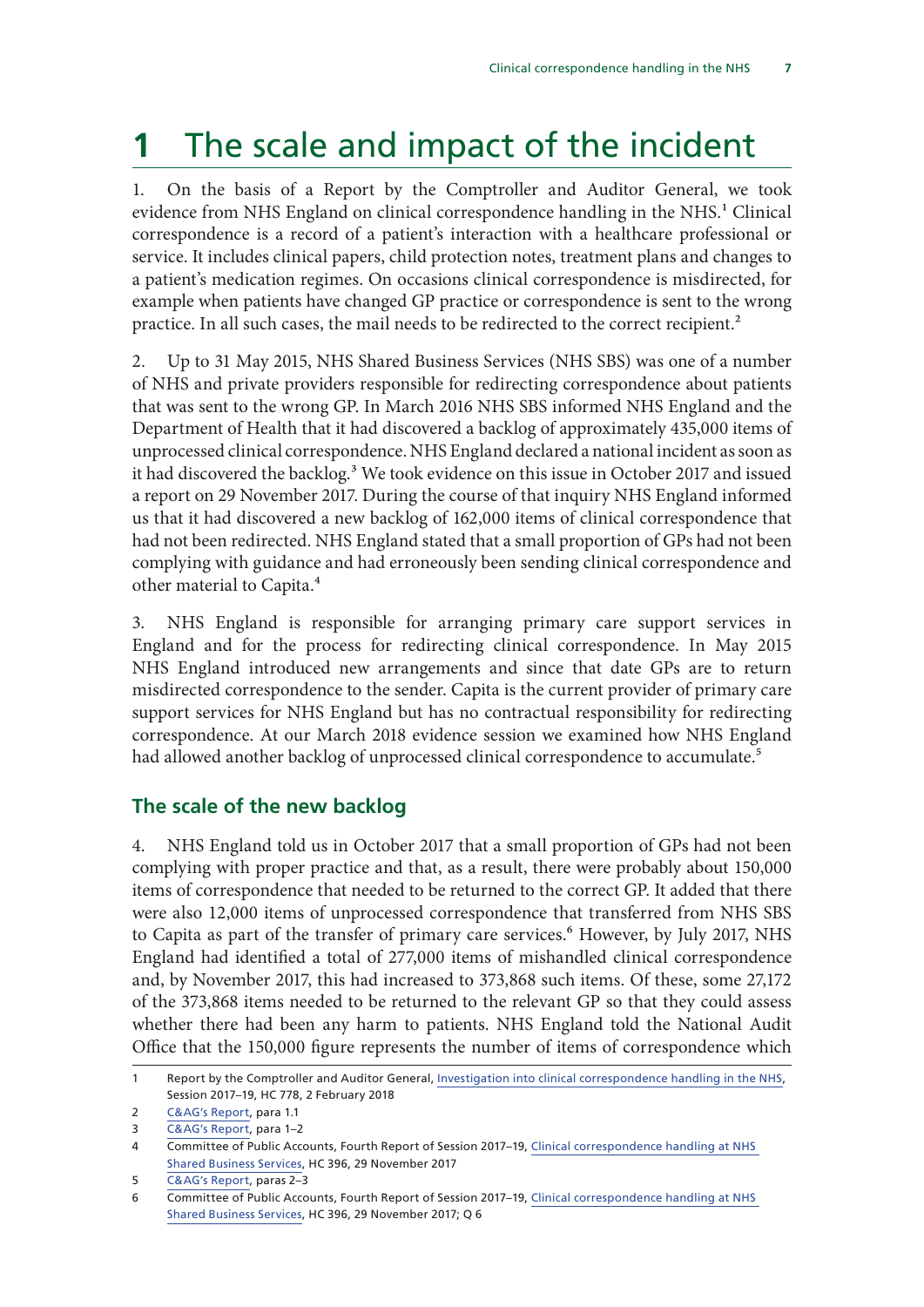<span id="page-9-0"></span>it had identified for further triage at that point, having discounted other non-clinical correspondence items that had been identified.7 In March 2018 NHS England told us that it had, in fact, overstated the figure in October 2017, as there turned out to be only 30,328 items that required "clinical triage".8

5. NHS England led us to believe in October 2017 that the new cases of mishandled correspondence had been discovered as a result of checks that it had carried out following the NHS SBS incident. It said that following the NHS SBS incident, it had looked back at the processes used for the correspondence items not processed by NHS SBS on a "beltand-braces" and "abundance-of-caution" basis. It added that it had also looked at whether GPs had been following the new processes for redirecting clinical correspondence and had identified the new pieces of unprocessed correspondence.<sup>9</sup> However, the National Audit Office found that the new correspondence had in fact been identified by Capita and disclosed to NHS England in May 2016 and again in October 2016.<sup>10</sup>

### **The impact of the two incidents on patients**

6. NHS England has identified a total of 1,132,043 documents that needed to be reviewed following the NHS SBS incident and discovery of the new backlog of clinical correspondence. So far, it has identified two cases where expert consultant review had concluded that patient harm cannot be ruled out.<sup>11</sup> NHS England told us that in one of these cases, the GP has spoken to the patient about a referral that should have taken place. It said that in the other case, the patient is now deceased and NHS England is trying to find the family to inform them of the incident. It told us that it aimed to have dealt with that particular case by April 2018.<sup>12</sup>

7. Following clinical review, NHS England has ruled out the possibility of harm to patients for 1,016,378 of the 1,132,043 cases. However, there remain 1,821 outstanding cases where further information, such as clinical notes, is required before the review can be completed. There are also an additional 4,070 cases where NHS England has not yet gained the necessary patient consent to allow it to access the patient's clinical notes.<sup>13</sup> NHS England told us that, in most cases, the GP has attempted to make contact with the patient on a number of occasions, and NHS England has also written to all these patients by recorded delivery to ensure that they had the opportunity to ask for a review. It said that a note had been made on the medical records of these patients to prompt a review when they next contact their GP.<sup>14</sup>

<sup>7</sup> [C&AG's Report,](https://www.nao.org.uk/wp-content/uploads/2018/02/Investigation-into-clinical-correspondence-handling-in-the-NHS.pdf) paras 7, 3.7–3.9

 $8 \overline{0.64}$ 

<sup>9</sup> [Oral evidence taken before the Committee of Public Accounts on 16 October 2017,](http://data.parliament.uk/writtenevidence/committeeevidence.svc/evidencedocument/public-accounts-committee/clinical-correspondence-handling-at-nhs-shared-business-services/oral/71531.pdf) HC 396, Qq 4, 6

<sup>10</sup> [C&AG's Report,](https://www.nao.org.uk/wp-content/uploads/2018/02/Investigation-into-clinical-correspondence-handling-in-the-NHS.pdf) paras 4–5

<sup>11</sup> [Letter from NHS England to Committee of Public Accounts](https://www.parliament.uk/business/committees/committees-a-z/commons-select/public-accounts-committee/inquiries/parliament-2017/nhs-correspondence-handling-17-19/publications/), 22 March 2018

<sup>12</sup> [C&AG's Report,](https://www.nao.org.uk/wp-content/uploads/2018/02/Investigation-into-clinical-correspondence-handling-in-the-NHS.pdf) Qq 15–17

<sup>13</sup> [Letter from NHS England to Committee of Public Accounts](https://www.parliament.uk/business/committees/committees-a-z/commons-select/public-accounts-committee/inquiries/parliament-2017/nhs-correspondence-handling-17-19/publications/), 22 March 2018

<sup>14</sup> [C&AG's Report,](https://www.nao.org.uk/wp-content/uploads/2018/02/Investigation-into-clinical-correspondence-handling-in-the-NHS.pdf) Q22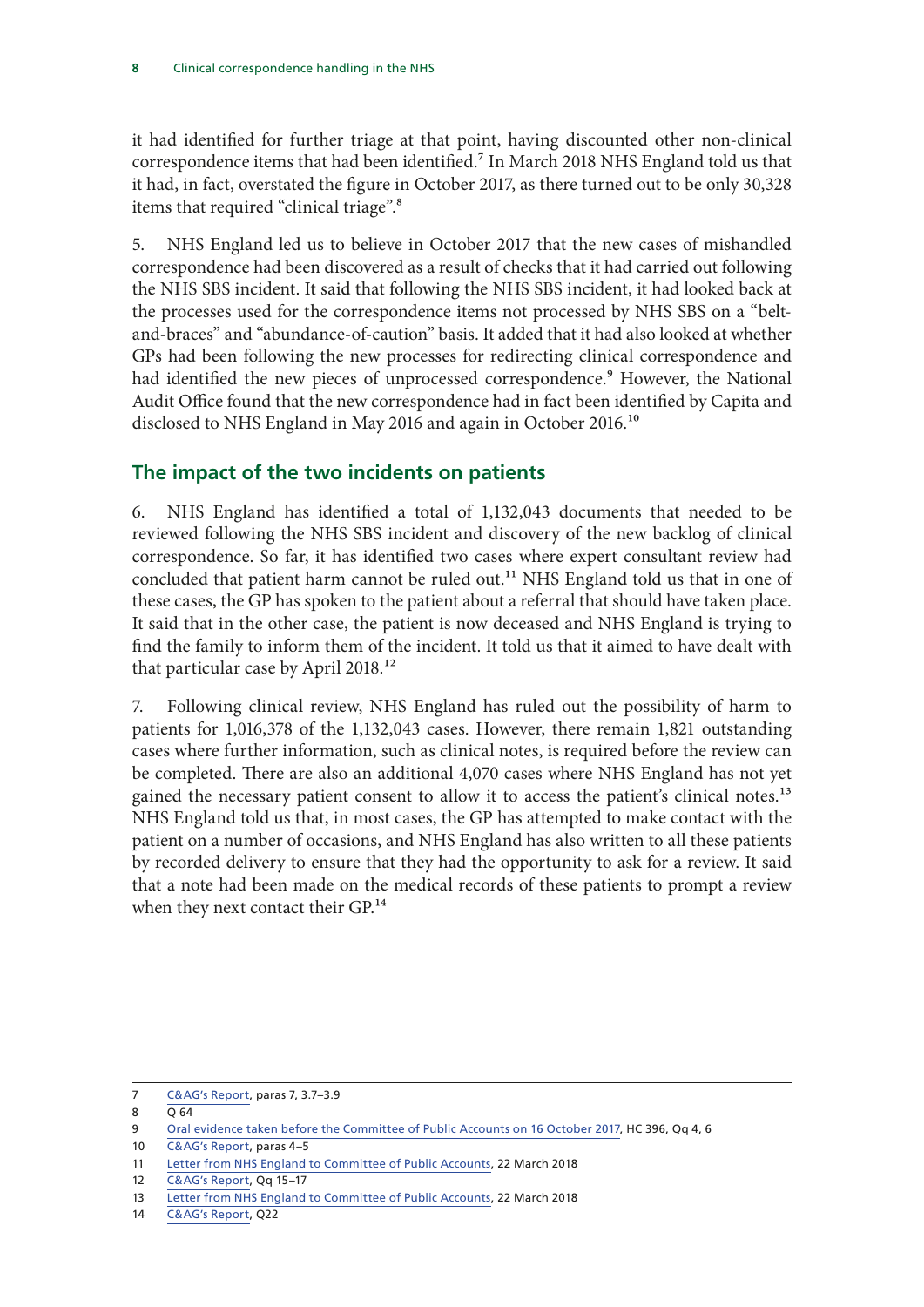# <span id="page-10-0"></span>**2** NHS England's handling of the incident

### **Communicating the arrangements for handling clinical correspondence**

8. Since May 2015, GP practices have been required to return clinical correspondence about patients that are not registered at their practice to the original sender. However, practices are still sending around 5,000 to 10,000 items to Capita each month in error. NHS England told us that it has previously communicated the arrangements for handling misdirected clinical correspondence to GPs, but acknowledged that its previous attempts had not had the required effect.<sup>15</sup>

9. NHS England said that it is planning a new communication campaign from May 2018 to ensure that GP practices understand the requirement to return misdirected correspondence to the sender. It noted that it was particularly important that administrative staff working in practices understood this requirement. NHS England said it would not be possible to carry out a targeted campaign, as too many GPs are not following the correct procedure. However, it noted that there are plans to introduce a tagging system which will enable it to produce data on the movement of correspondence, and to be more targeted in its communications in the future.16

### **Action taken by NHS England in response to non-compliance by GPs**

10. NHS England acknowledged that there was a widespread problem with GP practices not handling clinical correspondence appropriately. It told us that it cannot yet identify the worst offending GP practices, but plans to analyse data on which practices are not complying following its communication campaign in May 2018. It said it would share data on the worst offending GP practices with local offices and clinical commissioning groups that manage its relationship with GPs.<sup>17</sup>

11. NHS England told us that because non-compliance is widespread, it is not realistic for it to use its powers to intervene in individual cases. It said it may make use of these powers if it could reduce the number of non-compliant practices.<sup>18</sup> In our November 2017 Report we commented that NHS England had given up trying to find out whether any patients had been harmed simply because 2,000 GPs had not confirmed that they had reviewed correspondence about patients, despite receiving payments for the work.<sup>19</sup> In response to our questions about whether NHS England has the levers to intervene where GPs had not provided the necessary information, NHS England was reluctant to identify any additional powers it might need. It responded that in this particular incident, it did not need more levers as the "vast majority" of GPs had done what was asked of them.<sup>20</sup>

<sup>15</sup> [C&AG's Report,](https://www.nao.org.uk/wp-content/uploads/2018/02/Investigation-into-clinical-correspondence-handling-in-the-NHS.pdf) paras 2, 11; Q44

<sup>16</sup> Qq 41–45

<sup>17</sup> Qq 45–48, 51; [C&AG's Report,](https://www.nao.org.uk/wp-content/uploads/2018/02/Investigation-into-clinical-correspondence-handling-in-the-NHS.pdf) para 9

<sup>18</sup> Q 51

<sup>19</sup> Committee of Public Accounts, Fourth Report of Session 2017–19, [Clinical correspondence handling at NHS](https://publications.parliament.uk/pa/cm201719/cmselect/cmpubacc/396/396.pdf)  [Shared Business Services,](https://publications.parliament.uk/pa/cm201719/cmselect/cmpubacc/396/396.pdf) HC 396, 29 November 2017

<sup>20</sup> Qq 54–60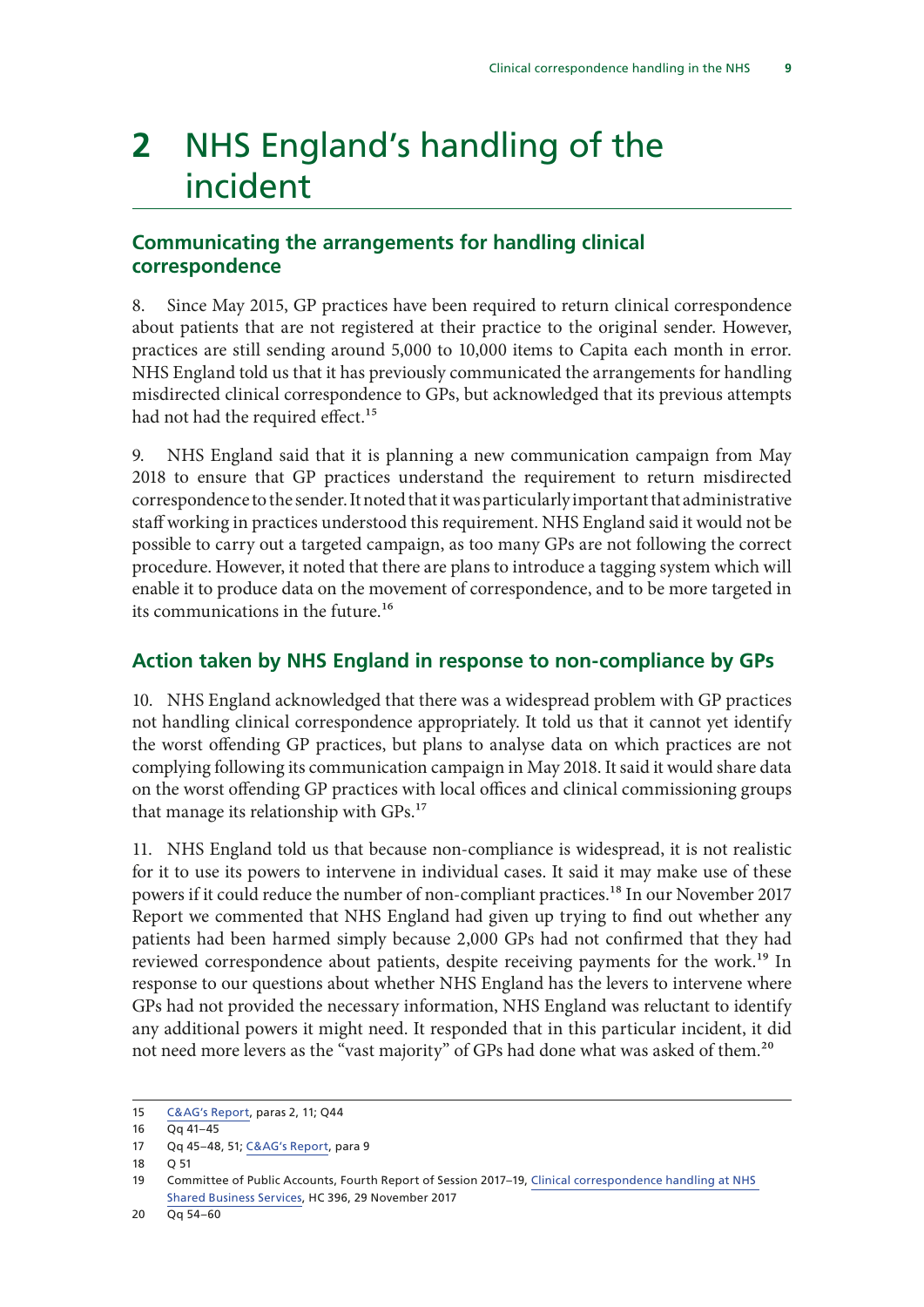### <span id="page-11-0"></span>**Escalating the issue**

12. In May 2016, Capita informed a member of NHS England's primary care support team that there was a problem with an unquantified accumulation of "clinical notes" (a term which can refer to a range of material, including clinical correspondence). In October 2016, Capita flagged the issue again in a report to NHS England. However, NHS England told us that the incident was not escalated to its senior management team and Chief Executive until August 2017.<sup>21</sup>

13. NHS England told us that, between October 2016 and August 2017, its primary care support team reviewed the correspondence to understand the scale and nature of the issue, but that this "took them a fair while".<sup>22</sup> NHS England had already established a separate National Incident Team (NIT) in March 2016 to process the backlog of correspondence that had been identified in NHS SBS, but the new items of correspondence were not transferred to the NIT until September 2017.<sup>23</sup> NHS England told us that the reason for the delay was because most of the correspondence related to current material and NHS England's response was to try to fix the process that was in place for dealing with such correspondence.<sup>24</sup> NHS England recognises that the issue was escalated "rather belatedly internally" and is carrying out an internal review of what went wrong.<sup>25</sup>

14. During the period before the issue was escalated, the size of the backlog grew as Capita continued to receive clinical correspondence from GPs in error. Capita and NHS England's initial checks in November 2016 identified 170,000 items of clinical correspondence, but by November 2017 this had reached 373,868. NHS England estimates that it will cost £2.4 million to review the new backlog of clinical correspondence for evidence of harm caused to patients.<sup>26</sup>

25 Q 74

<sup>21</sup> [C&AG's Report,](https://www.nao.org.uk/wp-content/uploads/2018/02/Investigation-into-clinical-correspondence-handling-in-the-NHS.pdf) paras 4–5; Q 66

<sup>22</sup>  $\overline{Q}$  67

<sup>23</sup> [C&AG's Report,](https://www.nao.org.uk/wp-content/uploads/2018/02/Investigation-into-clinical-correspondence-handling-in-the-NHS.pdf) para 3.5

<sup>24</sup>  $\overline{O}$  69

<sup>26</sup> [C&AG's Report,](https://www.nao.org.uk/wp-content/uploads/2018/02/Investigation-into-clinical-correspondence-handling-in-the-NHS.pdf) para 6, 3.8, 3.12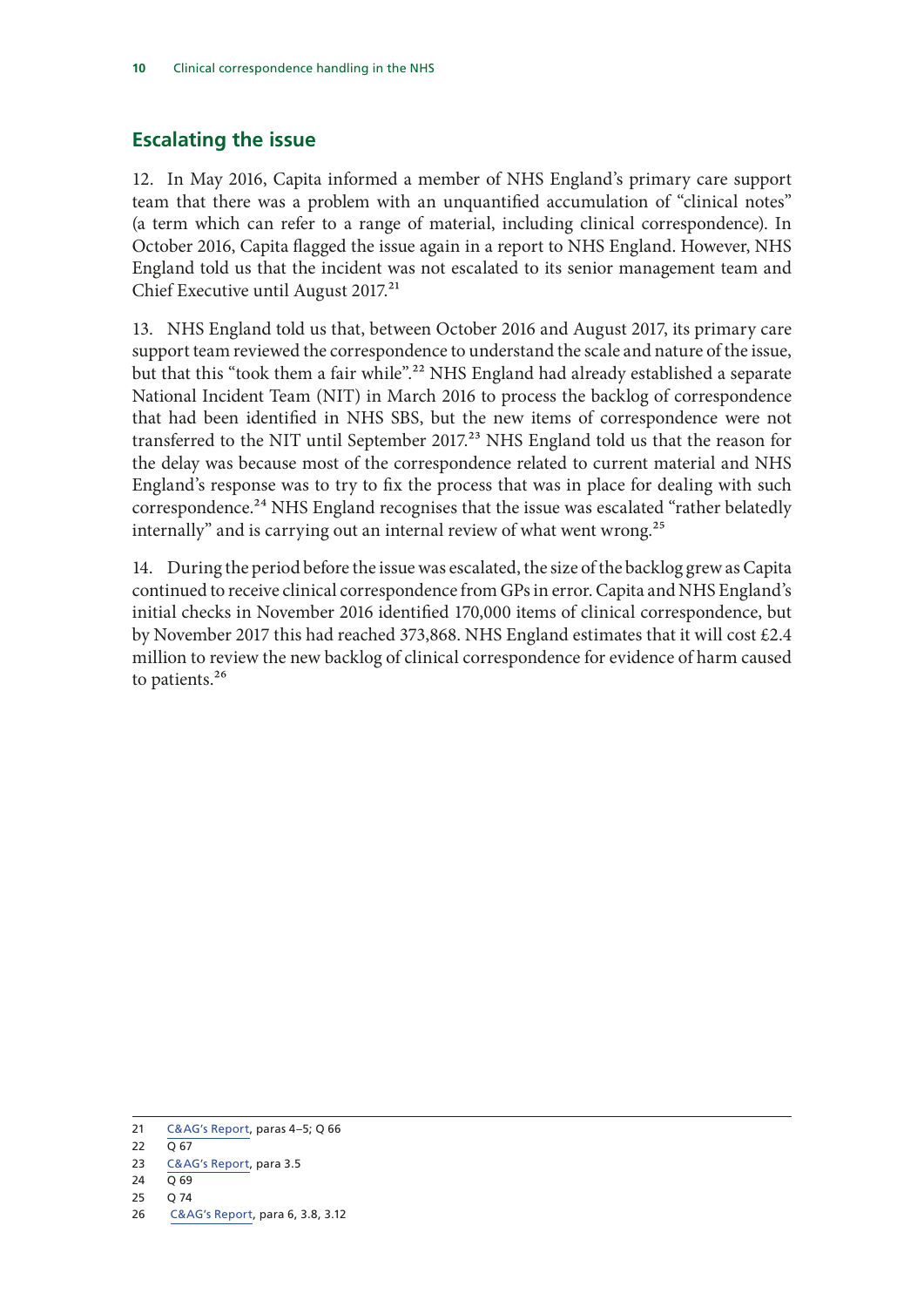### <span id="page-12-0"></span>Formal minutes

### **Wednesday 23 May 2018**

Members present:

Meg Hillier, in the Chair

| Bim Afolami                | Shabana Mahmood   |
|----------------------------|-------------------|
| Sir Geoffrey Clifton-Brown | Layla Moran       |
| Chris Evans                | Anne Marie Morris |
| Caroline Flint             | Lee Rowley        |
| Luke Graham                | Gareth Snell      |
| Gillian Keegan             |                   |

Draft Report (*Clinical correspondence handling in the NHS*), proposed by the Chair, brought up and read.

*Ordered,* That the draft Report be read a second time, paragraph by paragraph.

Paragraphs 1 to 14 read and agreed to.

Introduction agreed to.

Conclusions and recommendations agreed to.

Summary agreed to.

*Resolved,* That the Report be the Forty-third of the Committee to the House.

*Ordered,* That the Chair make the Report to the House.

*Ordered,* That embargoed copies of the Report be made available, in accordance with the provisions of Standing Order No. 134.

[Adjourned till Monday 4 June 2018 at 3.30pm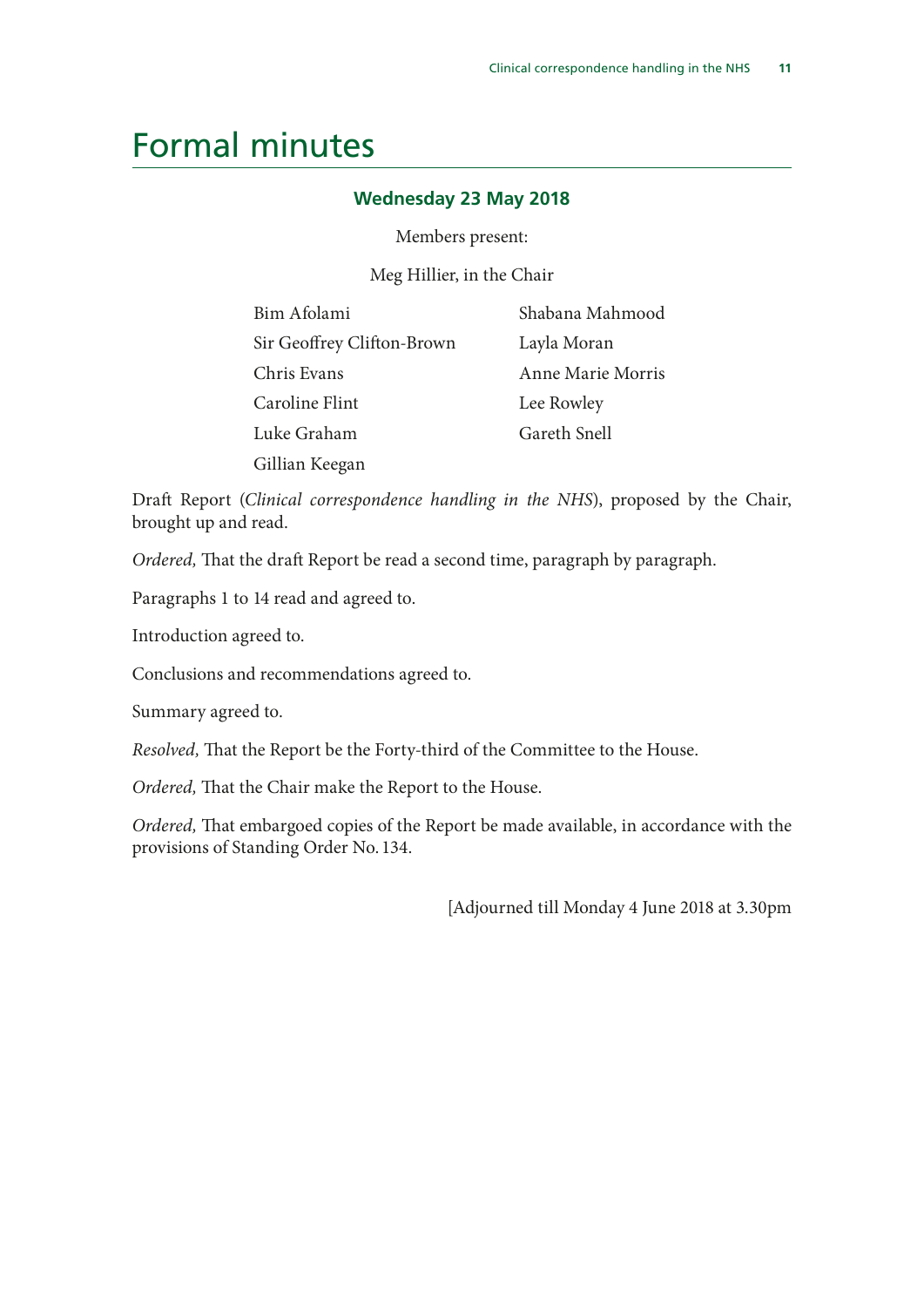## <span id="page-13-0"></span>**Witnesses**

The following witnesses gave evidence. Transcripts can be viewed on the [inquiry publications](https://www.parliament.uk/business/committees/committees-a-z/commons-select/public-accounts-committee/inquiries/parliament-2017/nhs-correspondence-handling-17-19/publications/) [page](https://www.parliament.uk/business/committees/committees-a-z/commons-select/public-accounts-committee/inquiries/parliament-2017/nhs-correspondence-handling-17-19/publications/) of the Committee's website.

#### **Monday 26 March 2018** *Question number*

**Simon Stevens**, Chief Executive, and **Paul Baumann**, Finance Director, NHS England [Q1–82](http://data.parliament.uk/writtenevidence/committeeevidence.svc/evidencedocument/public-accounts-committee/nhs-correspondence-handling/oral/80868.html)

# Published correspondence

The following correspondence was received and can be viewed on the [inquiry publications](https://www.parliament.uk/business/committees/committees-a-z/commons-select/public-accounts-committee/inquiries/parliament-2017/nhs-correspondence-handling-17-19/publications/) [page](https://www.parliament.uk/business/committees/committees-a-z/commons-select/public-accounts-committee/inquiries/parliament-2017/nhs-correspondence-handling-17-19/publications/) of the Committee's website.

1 [Correspondence from NHS England regarding clinical correspondence handling, 22](https://www.parliament.uk/documents/commons-committees/public-accounts/Correspondence/2017-19/nhs-england-correspondence-handling-220318.pdf)  [March 2018](https://www.parliament.uk/documents/commons-committees/public-accounts/Correspondence/2017-19/nhs-england-correspondence-handling-220318.pdf)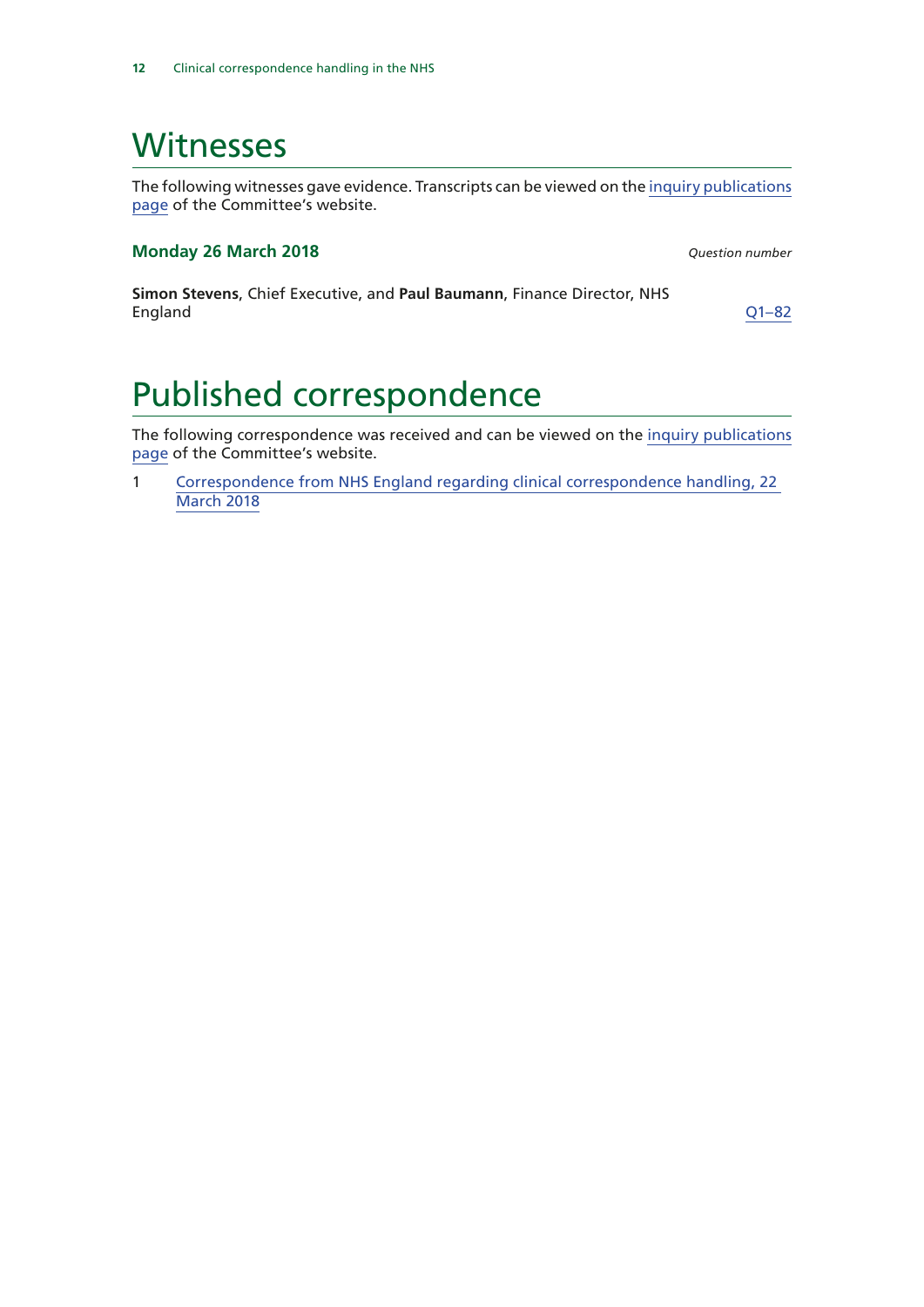# <span id="page-14-0"></span>List of Reports from the Committee during the current session

All publications from the Committee are available on the [publications page](https://www.parliament.uk/business/committees/committees-a-z/commons-select/public-accounts-committee/publications/) of the Committee's website. The reference number of the Government's response to each Report is printed in brackets after the HC printing number.

### **Session 2017–19**

| <b>First Report</b>     | Tackling online VAT fraud and error                                        | <b>HC 312</b><br>(Cm 9549)              |
|-------------------------|----------------------------------------------------------------------------|-----------------------------------------|
| Second Report           | Brexit and the future of Customs                                           | <b>HC 401</b><br>(Cm 9565)              |
| <b>Third Report</b>     | Hinkley Point C                                                            | <b>HC 393</b><br>(Cm 9565)              |
| Fourth Report           | Clinical correspondence handling at NHS Shared<br><b>Business Services</b> | <b>HC 396</b><br>(Cm 9575)              |
| <b>Fifth Report</b>     | Managing the costs of clinical negligence in hospital<br>trusts            | <b>HC 397</b><br>(Cm 9575)              |
| Sixth Report            | The growing threat of online fraud                                         | <b>HC 399</b><br>(Cm 9575)              |
| Seventh Report          | Brexit and the UK border                                                   | <b>HC 558</b><br>(Cm 9575)              |
| Eighth Report           | Mental health in prisons                                                   | <b>HC 400</b><br>(Cm 9575)<br>(Cm 9596) |
| Ninth Report            | Sheffield to Rotherham tram-trains                                         | <b>HC 453</b><br>(Cm 9575)              |
| <b>Tenth Report</b>     | High Speed 2 Annual Report and Accounts                                    | <b>HC 454</b><br>(Cm 9575)              |
| <b>Eleventh Report</b>  | Homeless households                                                        | <b>HC 462</b><br>(Cm 9575)<br>(Cm 9618) |
| <b>Twelfth Report</b>   | HMRC's Performance in 2016-17                                              | <b>HC 456</b><br>(Cm 9596)              |
| Thirteenth Report       | NHS continuing healthcare funding                                          | <b>HC 455</b><br>(Cm 9596)              |
| Fourteenth Report       | <b>Delivering Carrier Strike</b>                                           | <b>HC 394</b><br>(Cm 9596)              |
| <b>Fifteenth Report</b> | Offender-monitoring tags                                                   | <b>HC 458</b><br>(Cm 9596)              |
| Sixteenth Report        | Government borrowing and the Whole of Government<br>Accounts               | <b>HC 463</b><br>(Cm 9596)              |
| Seventeenth Report      | Retaining and developing the teaching workforce                            | <b>HC 460</b><br>(Cm 9596)              |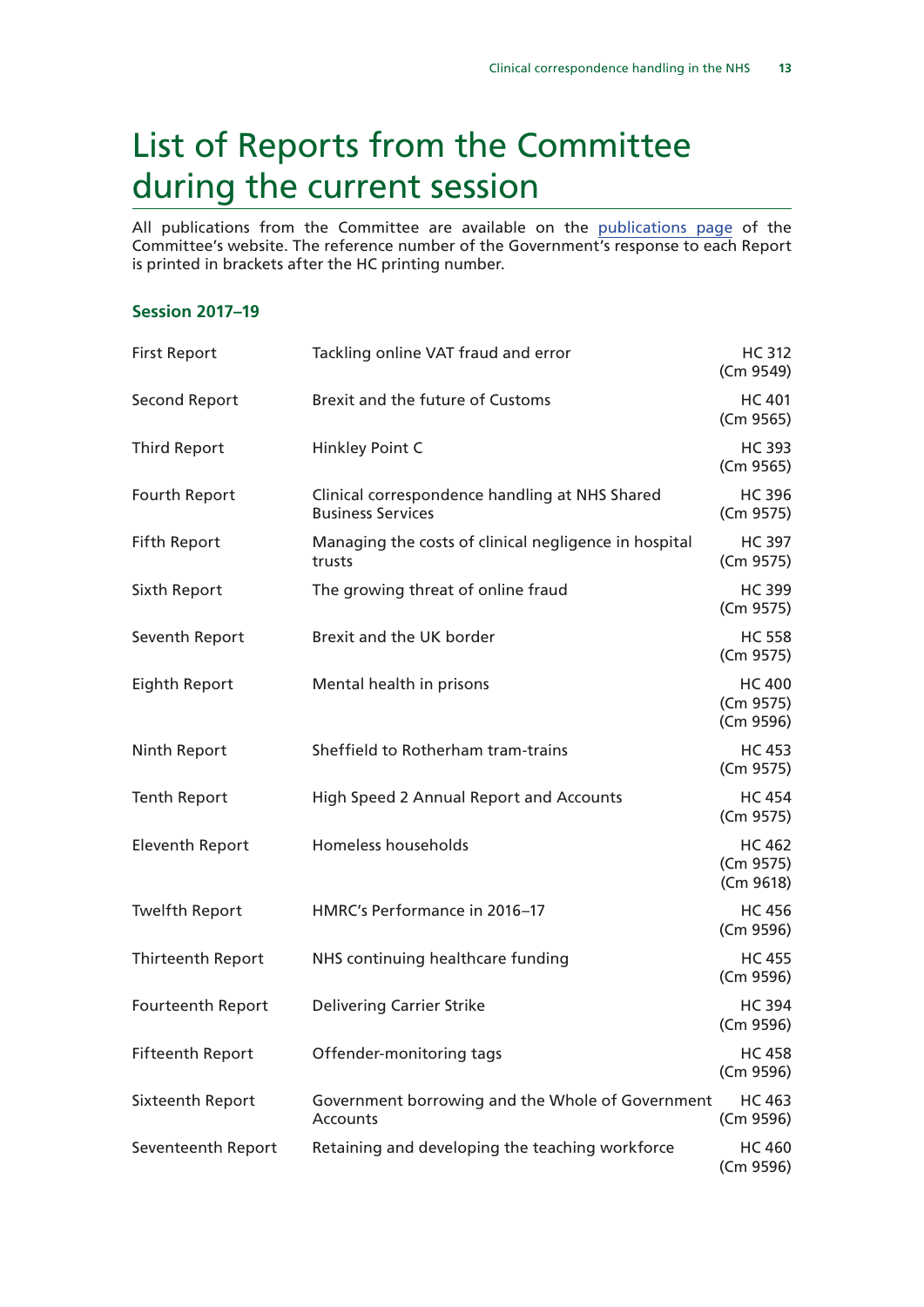| <b>Eighteenth Report</b>    | <b>Exiting the European Union</b>                                                                                                 | <b>HC 467</b><br>(Cm 9596) |
|-----------------------------|-----------------------------------------------------------------------------------------------------------------------------------|----------------------------|
| Nineteenth Report           | Excess Votes 2016-17                                                                                                              | <b>HC 806</b><br>(Cm 9596) |
| <b>Twentieth Report</b>     | Update on the Thameslink Programme                                                                                                | <b>HC 466</b><br>(Cm 9618) |
| <b>Twenty-First Report</b>  | The Nuclear Decommissioning Authority's Magnox                                                                                    | <b>HC 461</b><br>(Cm 9618) |
| <b>Twenty-Second Report</b> | The monitoring, inspection and funding of Learndirect<br>Ltd.                                                                     | <b>HC 875</b><br>(Cm 9618) |
| <b>Twenty-Third Report</b>  | <b>Alternative Higher Education Providers</b>                                                                                     | <b>HC 736</b><br>(Cm 9618) |
| <b>Twenty-Fourth Report</b> | Care Quality Commission: regulating health and social<br>care                                                                     | <b>HC 468</b><br>(Cm 9618) |
| <b>Twenty-Fifth Report</b>  | The sale of the Green Investment Bank                                                                                             | <b>HC 468</b><br>(Cm 9618) |
| <b>Twenty-Sixth Report</b>  | Governance and departmental oversight of the Greater<br>Cambridge Greater Peterborough Local Enterprise<br>Partnership            | <b>HC 896</b><br>(Cm 9618) |
|                             | Twenty-Seventh Report Government contracts for Community Rehabilitation<br>Companies                                              | <b>HC 897</b><br>(Cm 9618) |
| <b>Twenty-Eighth Report</b> | Ministry of Defence: Acquisition and support of<br>defence equipment                                                              | <b>HC 724</b><br>(Cm 9618) |
| <b>Twenty-Ninth Report</b>  | Sustainability and transformation in the NHS                                                                                      | <b>HC 793</b><br>(Cm 9618) |
| <b>Thirtieth Report</b>     | Academy schools' finances                                                                                                         | <b>HC 760</b><br>(Cm 9618) |
| <b>Thirty-First Report</b>  | The future of the National Lottery                                                                                                | <b>HC 898</b>              |
|                             | Thirty-Second Report Cyber-attack on the NHS                                                                                      | <b>HC 787</b>              |
| <b>Thirty-Third Report</b>  | Research and Development funding across government                                                                                | <b>HC 668</b>              |
| Thirty-Fourth Report        | Exiting the European Union: The Department for<br>Business, Energy and Industrial Strategy                                        | <b>HC 687</b>              |
| Thirty-Fifth Report         | Rail franchising in the UK                                                                                                        | <b>HC 689</b>              |
| Thirty-Sixth Report         | Reducing modern slavery                                                                                                           | <b>HC 886</b>              |
| Thirty-Seventh Report       | Exiting the European Union: The Department for<br>Environment, Food & Rural Affairs and the Department<br>for International Trade | <b>HC 699</b>              |
| Thirty-Eighth Report        | The adult social care workforce in England                                                                                        | <b>HC 690</b>              |
| Thirty-Ninth Report         | The Defence Equipment Plan 2017-2027                                                                                              | <b>HC 880</b>              |